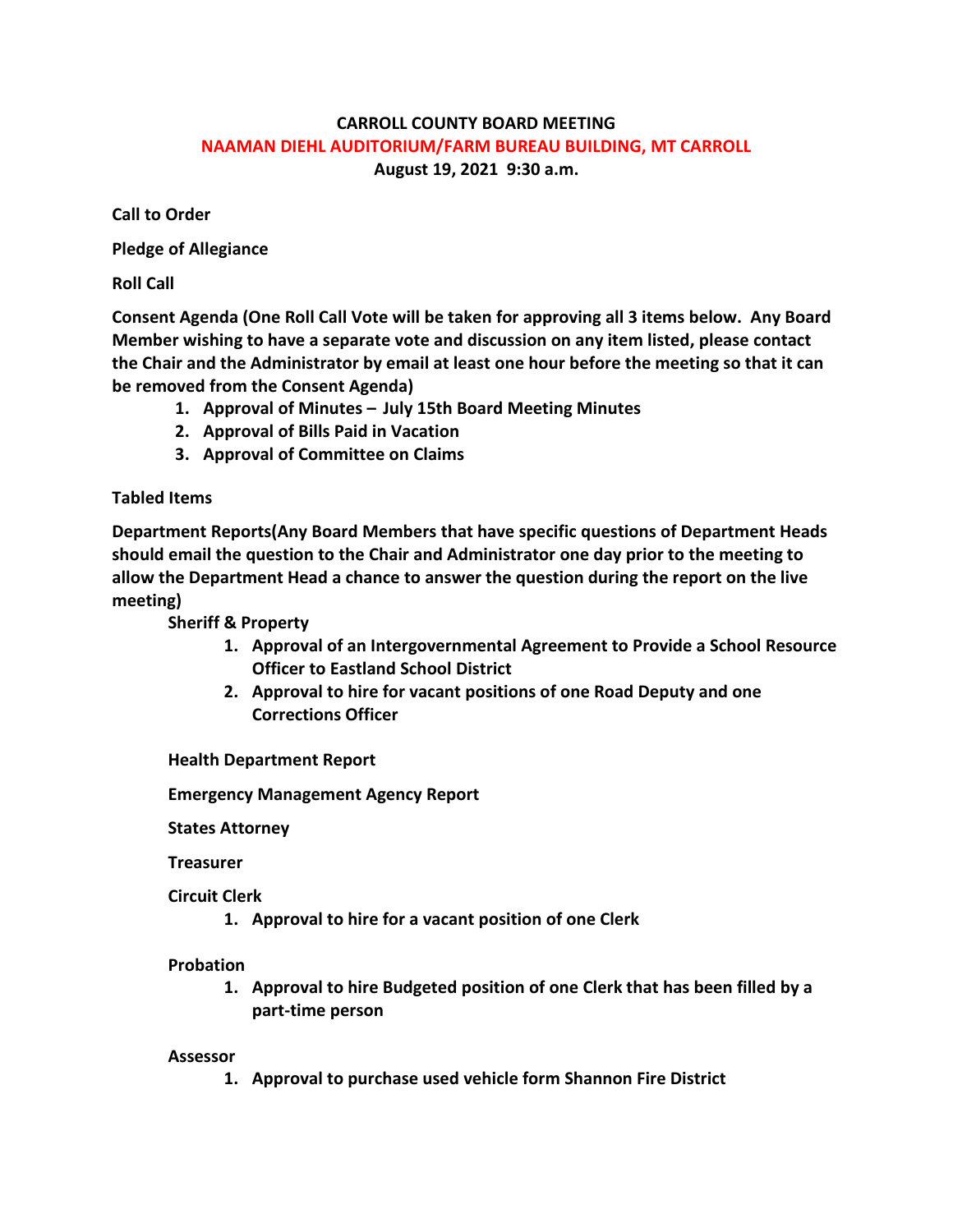#### **County Clerk & Recorder**

**Animal Control**

**Highway**

- **1. Monthly Report**
- **2. Approval of low bidder for Section 21-04000-00-GM and authorization for County Board Chairman to execute contract and contract bond when they become available**

**GIS**

**Zoning**

**Zoning Board of Appeals**

**Other Departments**

**Affiliate and Liaison Reports (Email Chair and Administrator one day prior to meeting if a Board Member or Affiliate has a voice report to add to any written report)**

**LRA – Mr. Paul Hartman**

**CEDS – Mr. Imel**

**UCCI – Mr. Payette**

**911 – Mr. Robert Hartman**

**VAC – Mr. Paul Hartman**

**Senior Services – Mr. Imel**

**1. Monthly Report**

**Hotel/Motel – Ms. Anderson**

**1. Monthly Report**

**Tri-County Opportunities Council – Mr. Preston**

**708 Board**

**Extension**

**Old Business**

- **1. Corona Virus Relief Fund 84: Approval of the purchase of an enclosed trailer for use by Emergency Services for pandemic related use**
- **2. Corona Virus Relief Fund 84: Approval of Coronavirus Fund Invoice – New Computer Tower (GIS/Zoning)**